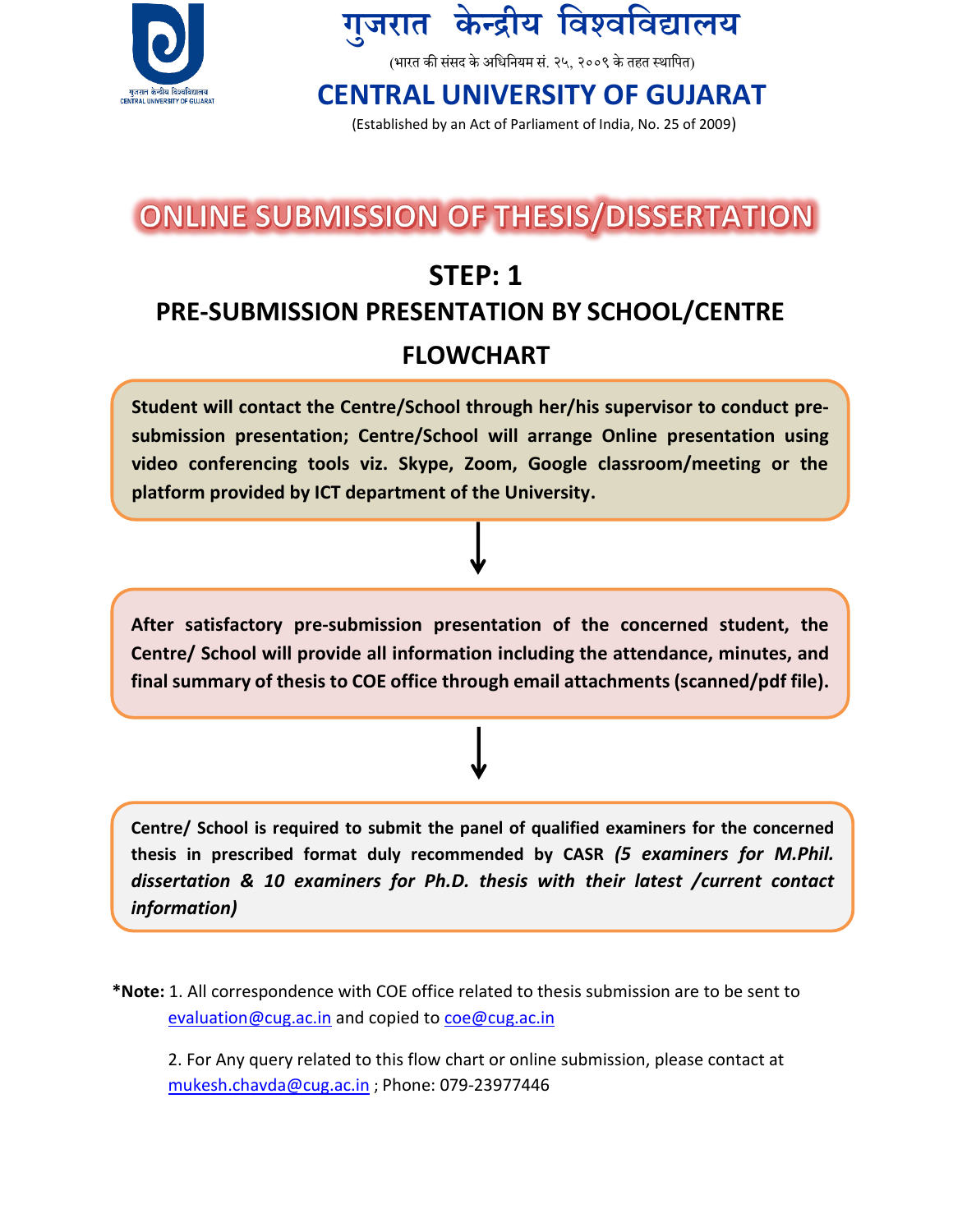### **STEP: 2**

### **SUBMISSION OF THESIS/DISSERTATION BY THE STUDENTS**

### **FLOWCHART**

**Once the student is ready to submit the thesis, s/he should check the accuracy of thesis title, name, enrolment number, registration details and names of Centre/School and other details with the COE office by emailing her/his details at [evaluation@cug.ac.in,](mailto:evaluation@cug.ac.in) These information should match with the records already submitted by the CASR.**

**After the accuracy of the details confirmed by COE office, Student will fill 'Thesis submission form' and 'No-Dues form' and email them along with other documents like copy of synopsis, Ph.D. registration certificate, Final Grade report of course work, periodical progress report by RAC/Dean/Chairperson, minutes of Pre-submission presentation (if not submitted earlier), proof of publication of one paper and two conference presentations related to thesis; Antiplagiarism certificate from library to her/his supervisor by email attachment (make one single pdf file). Supervisor will endorse and approval & forward the email to Chairperson/Dean who will then approve & forward it to the Evaluation branch of COE office at [evaluation@cug.ac.in.](mailto:evaluation@cug.ac.in)**

**Once above forms and documents are received through proper channel & verified by the Evaluation branch, SI&EPMS portal for paying 'thesis submission fee' will be opened. Student can pay 'thesis submission fee' online and save the receipt in PDF format. Fee can also be paid offline in Canara Bank, CUG Branch. Save the receipt in pdf format.**

**After paying the fee, Student can submit her/his Thesis ONLINE, as one PDF file of complete THESIS having all the supporting documents like Declaration by Scholar, Supervisor's Certificate, Reprints of Published Papers & Copies of Conference presentation and Antiplagiarism certificate etc., and fee receipt (saved earlier as pdf file) by emailing them to her/his guide, who will endorse and forward to Chairperson/Dean, who will forward it to [evaluation@cug.ac.in;](mailto:evaluation@cug.ac.in) copied to [coe@cug.ac.in.](mailto:coe@cug.ac.in)**

**After checking that all the requirements have been met, the evaluation branch of COE office will send the thesis submission certificate to the student by an email.**

**<sup>~</sup>ONLINE Thesis Submission is Complete <sup>~</sup>**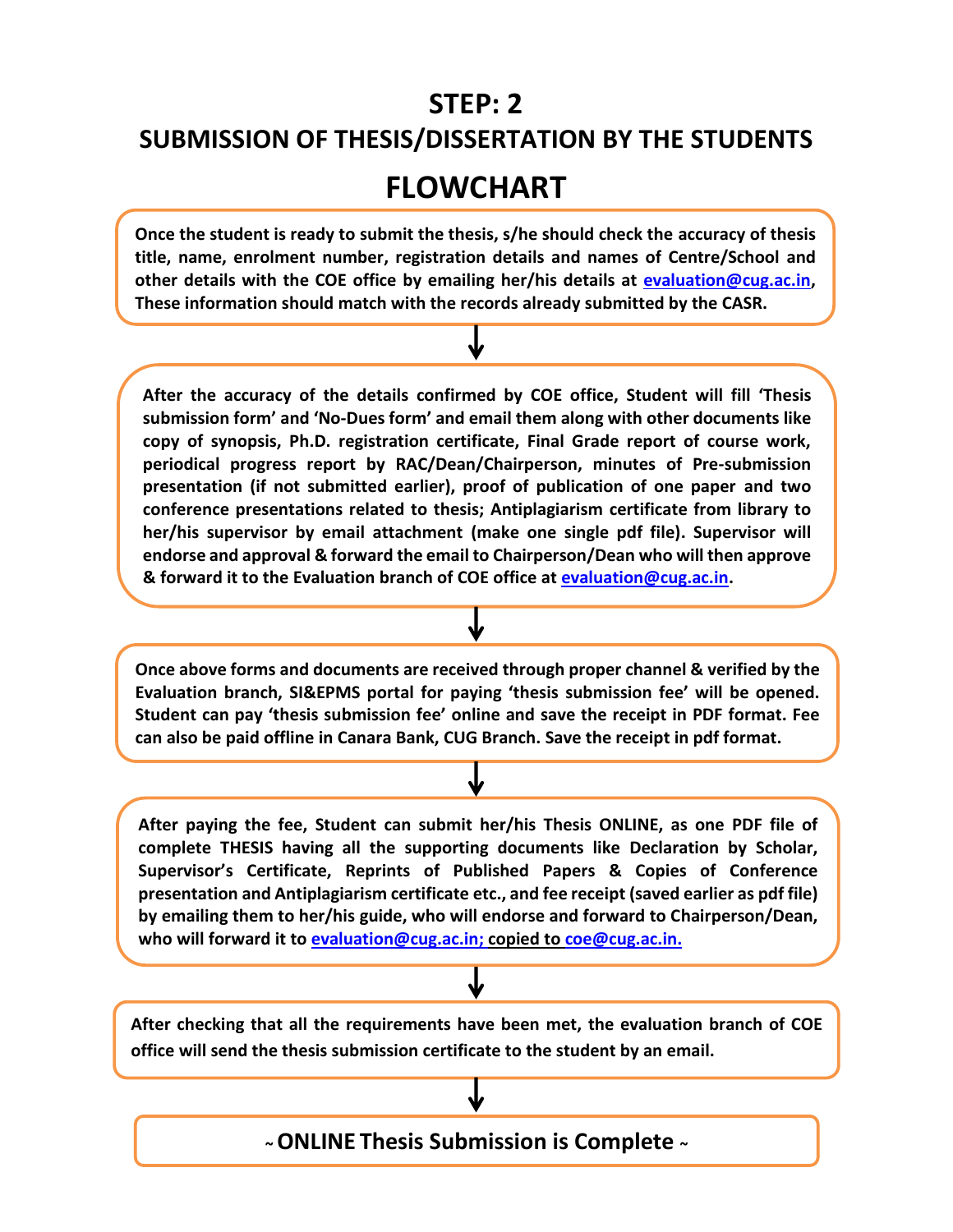## **Check List for submission of dissertation/thesis online:**

- **a.** The minutes of the pre-submission presentation (a format has been provided in **Annexure- I**)
- **b.** Approved final synopsis/summary of the thesis after pre-submission presentation by the student to be submitted
- **c.** Dissertation/thesis submission form (**Annexure-V**) duly filled and endorsed by supervisor, Chairperson/Dean through a proper channel in trailing email
- **d.** Acknowledgement of 'Thesis Submission Fee' (save pdf file after fee submission). The fee can be deposited Online on the SI&EPMS portal or Offline at Canara Bank, CUG by the student and receipt to be saved as pdf file.
- **e.** 'No-Dues Form' (**Annexure-VI**) duly filled by the student can be submitted along with other documents as given in Flow Chart where student initiates the email requesting no-dues and sends the form to COE office through proper channel. COE office will send the No-Dues form to respective departments in order of sequence for their approval, and eventually returned to COE office. In case of dues not cleared, the concerned student will be informed who will have to clear the dues for further processing. Unless dues are cleared, thesis will not be processed for evaluation.
- **f.** Final grade report of the M.Phil./Ph.D. course work.
- **g.** Certificate of periodical progress review of the student by Research Advisory Committee (RAC)/ Dean/ Chairperson.
- **h.** Evidence of presentation of one research paper in a conference/ seminar for M.Phil. dissertation; and proof of publication of at least one research paper in refereed journal (UGC approved) and two presentations in conferences/seminars related to the thesis topic. (details like title, presenter, date, platform/organiser submitted by the students should be endorsed by the supervisor through an email trail)
- **i.** Anti-plagiarism certificate from library is to be submitted, and also to be included in the thesis
- **j.** With regard to UGC regulations 2009 and 2016, whichever is applicable, the M.Phil./Ph.D. student is required to include evidence for the paper presentation in conference/seminar paper published in the form of presentation certificates and/or reprints to be endorsed by the supervisor and to be included in thesis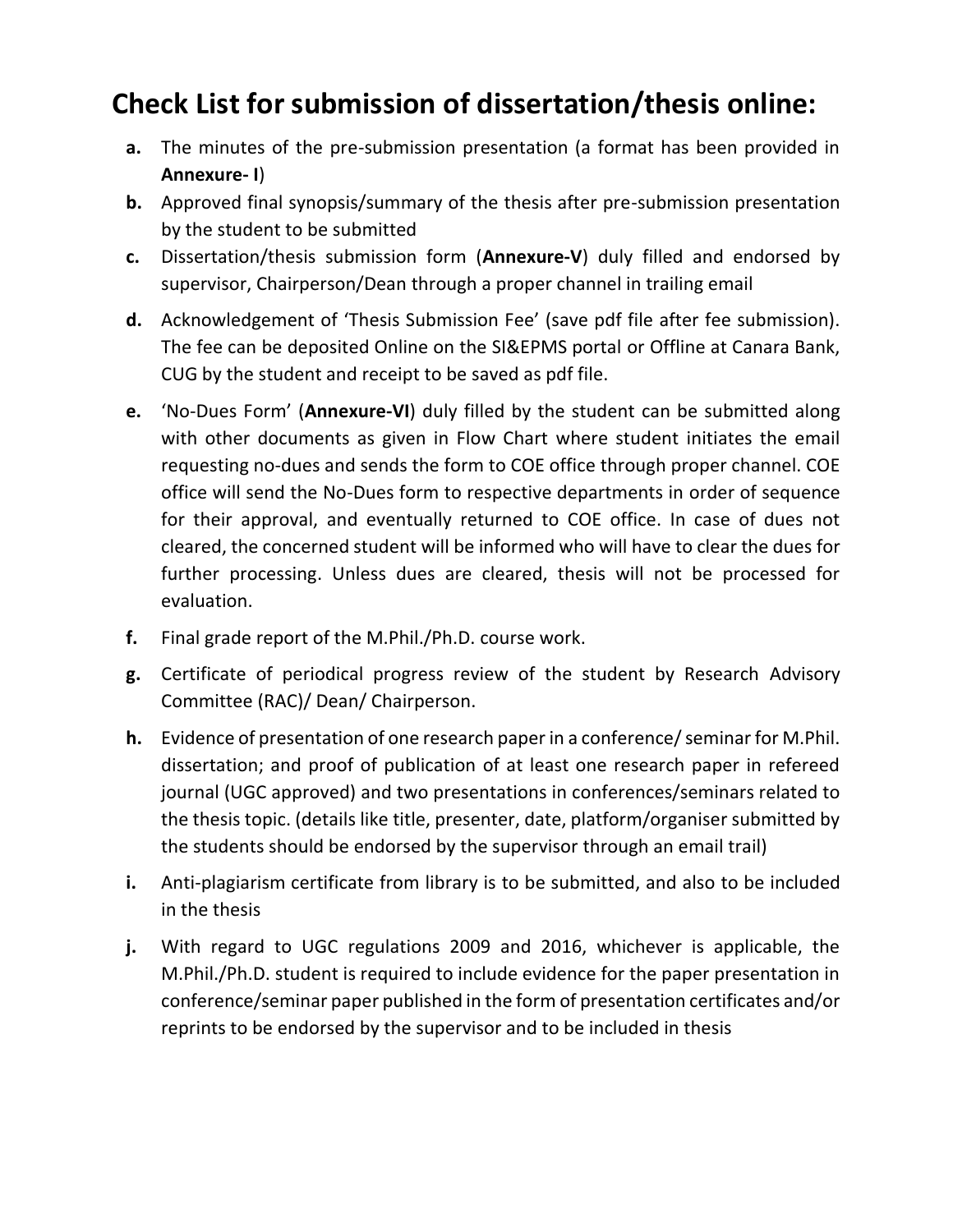## **ANNEXURES FOR SUBMISSION**

Annexure- I

### **Format for Pre-submission Presentation Report**

**Name of the Candidate:**

**Name of the Supervisor:**

**Title of the Dissertation/Thesis:**

**Date of online Pre-Submission Meeting:**

| Sr. | <b>Faculty Members Present</b> | Signature |
|-----|--------------------------------|-----------|
| no  |                                |           |
| 1.  |                                |           |
| 2.  |                                |           |
| 3.  |                                |           |
| 4.  |                                |           |
| 5.  |                                |           |
| 6.  |                                |           |
| 7.  |                                |           |

**Suggestions made during the pre-submission:**

1.

2.

3.

4.

The suggestion made during the pre-submission presentation were accepted by the supervisor and the candidate, and the same will be incorporated in the dissertation/ thesis before submission.

**Signature: Dean / Chairperson / Coordinator Date:**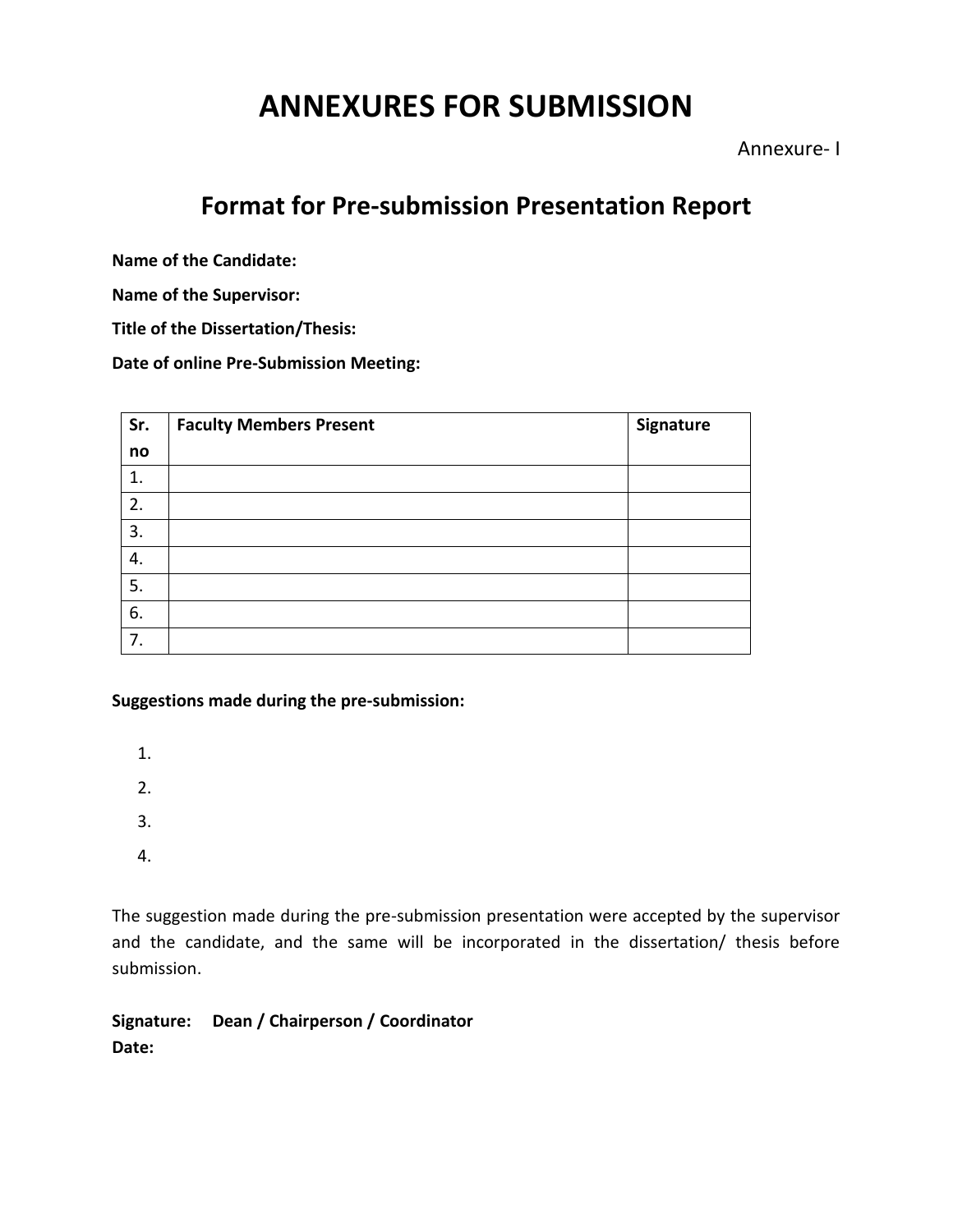## [Title of the Dissertation/ Thesis]

Dissertation/ Thesis Submitted to the



Central University of Gujarat

for the award of the degree of

[Name of the degree]

In

[Subject Name]

(Name of the student) Research Student

(Name of the Supervisor) Research Supervisor

[Name of Centre]

[Name of School]

Central University of Gujarat

Gandhinagar, India

Month, Year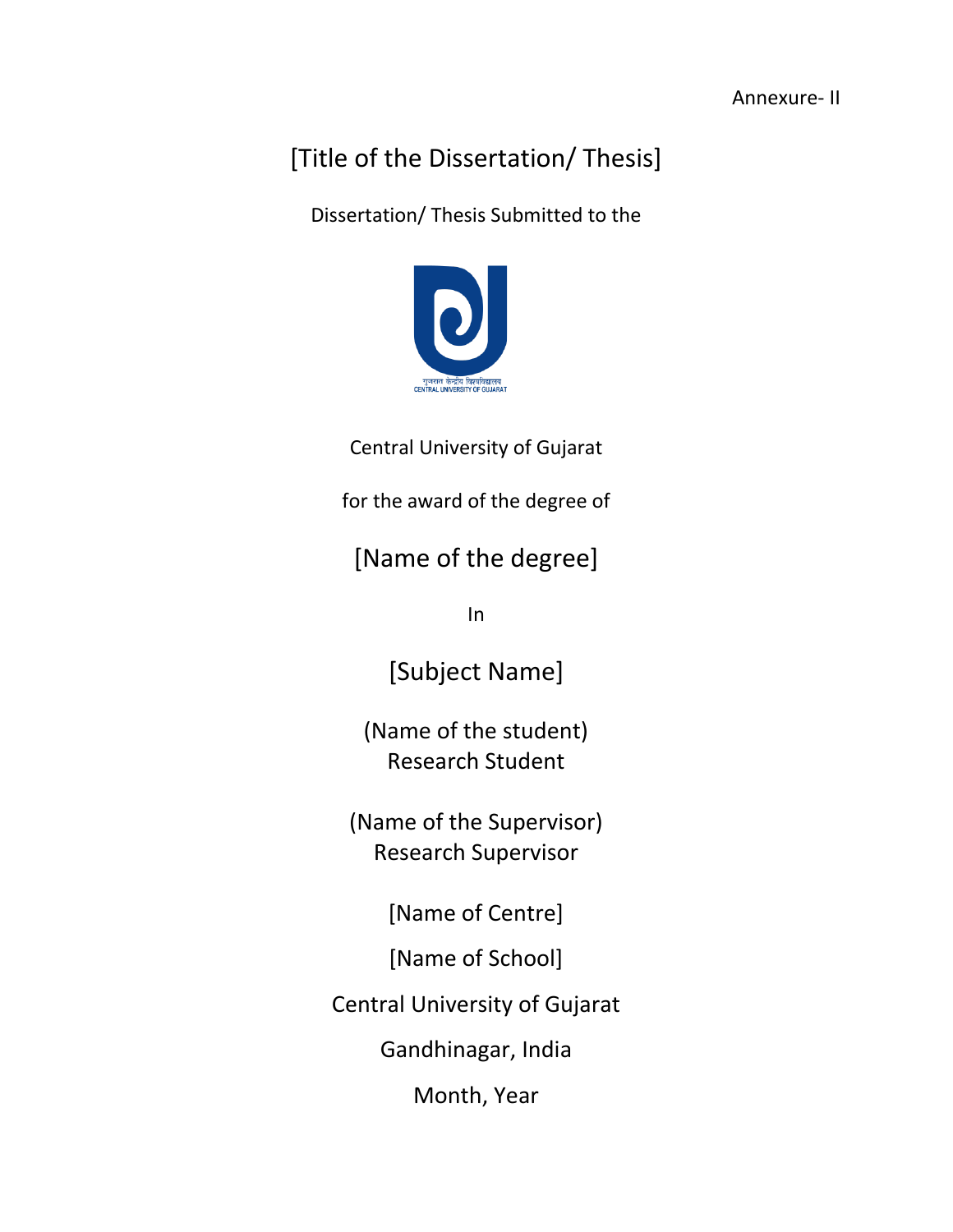#### **DECLARATION OF THE SCHOLAR**

#### **Name of Centre**

I hereby declare that the work reported in the M.Phil. dissertation/ Ph.D. thesis entitled **"Title:"** submitted to **Central University of Gujarat, Gandhinagar, India** is an authentic record of my work carried out under the supervision of **[Name of Supervisor(s)].** It is further certified that the dissertation / thesis is free from any kind of plagiarism, and that this work has not been submitted for the award of any other degree/ diploma of this University or any other University / institution. I further attest that this work is original and that I am fully responsible for the content of my M.Phil. dissertation/ Ph.D. thesis.

**(Signature of the Scholar)**

**Name: …………………** 

**Place: ………………….** 

**Date: …………………..**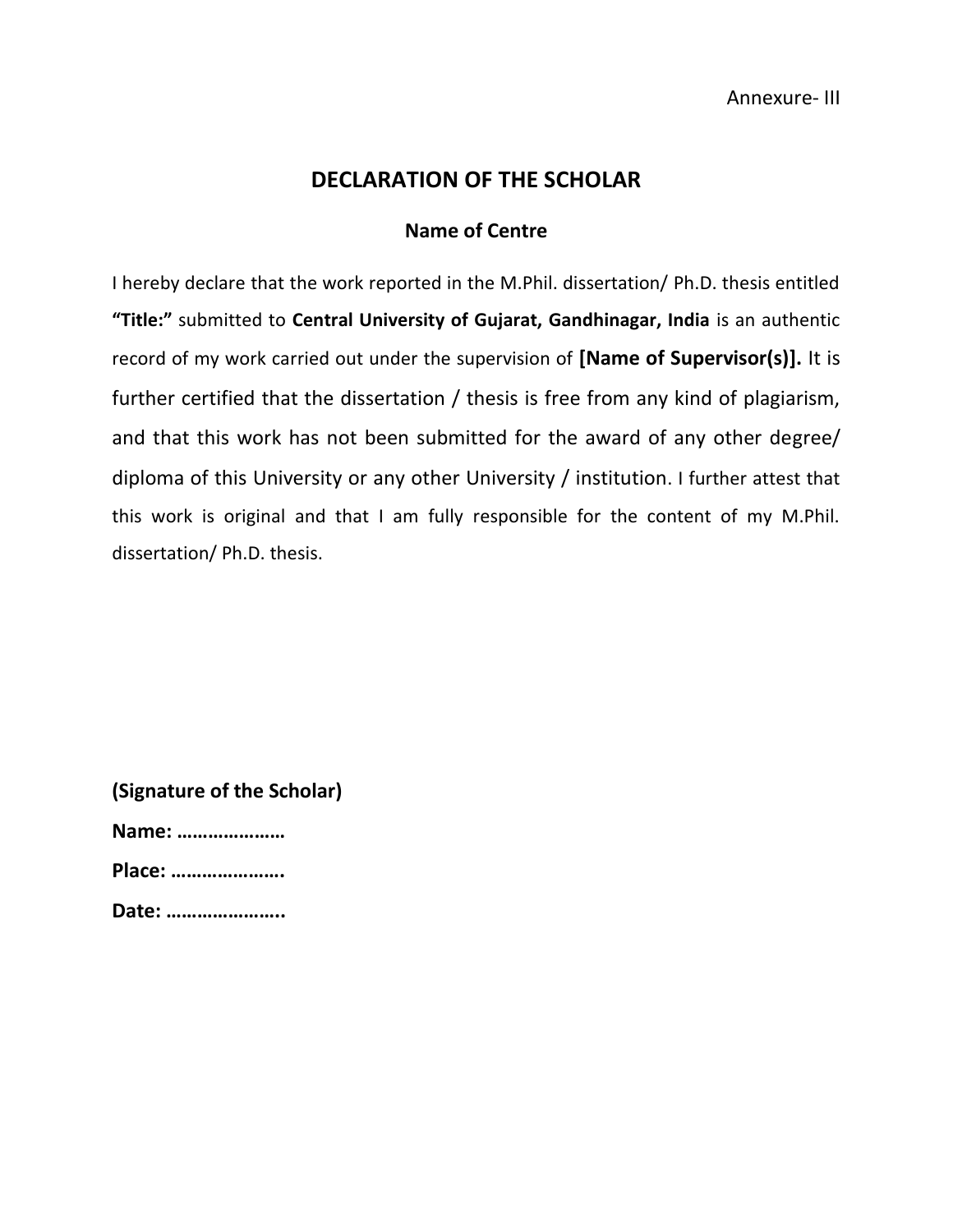#### **SUPERVISOR'S CERTIFICATE**

#### **Name of Centre**

This is to certify that the work reported in the M.Phil. dissertation/ Ph.D. thesis entitled "**Title:**", submitted by **Student's Name & Enrolment Number** to the **Central University of Gujarat, Gandhinagar, India** is a bonafide record of his / her original work carried out under my supervision. It is further certified that the thesis is free from any kind of plagiarism, and that this work has not been submitted for the award of any other degree / diploma of this University or any other institution. This work is being recommend for further evaluation.

**Place:** Signature of Supervisor

**Date:**

#### **Dissertation/ Thesis forwarded for evaluation**

| (Signature of Chairperson) | (Dean)           |
|----------------------------|------------------|
| Name:                      |                  |
| Centre / School:           | Centre / School: |
|                            |                  |
|                            |                  |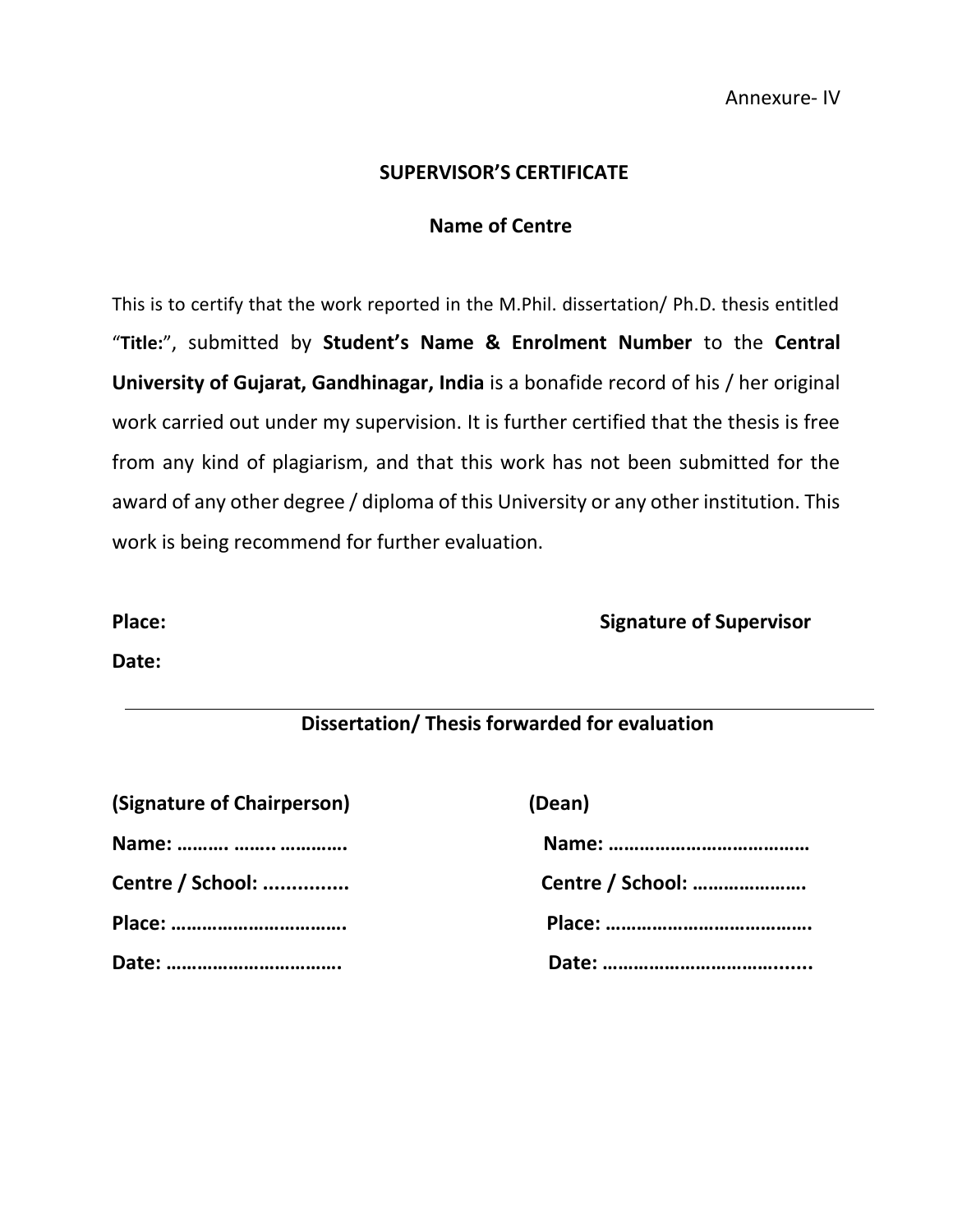



(भारत की संसद के अधिनियम सं. २५, २००९ के तहत स्थापित)

**CENTRAL UNIVERSITY OF GUJARAT**

(Established by an Act of Parliament of India, No. 25 of 2009)

### **APPLICATION FOR SUBMISSION OF M.PHIL. DISSERTATION / PH.D. THESIS (To be submitted Online; Endorsed by Student, Guide and Chairperson/Dean)**

1. Name of Student:\* ………………………………………………………………………………………………………………………………..

(Please type in CAPITAL letter as mentioned in previous/qualifying degree certificate or in enrollment form)

2. Enrollment No.: ……………………………………………………… 3. Category: ……………………………………………………

Towards partial fulfillment of the requirements for the award of the M.Phil./Ph.D. Degree of the University, I submit herewith soft copy (in PDF format) of my M.Phil. dissertation / Ph.D. thesis entitled\*\* (IN CAPITAL LETTERS)

………………………………………………….........................................................................……………………………………..… ………………………………………………………………………………………………………………………………………………………………….

I certify that I have paid all my dues till date including the examination fee. (The receipt/acknowledgement of fee payment must be enclosed).

......…………………………………………………………………………………………………………………………………………………………….

Date: Signature of Student:

(type your name or add a scanned signature)

\_\_\_\_\_\_\_\_\_\_\_\_\_\_\_\_\_\_\_\_\_\_\_\_\_\_\_\_

#### **CERTIFICATE BY THE SUPERVISOR**

I have supervised the above mentioned M.Phil. dissertation / Ph.D. thesis submitted by Mr./Ms.………………….………………………….…………………………………………………………………………… . I further certify that he/she has incorporated the feedback and comments received during in the pre-submission presentation. The M.Phil. dissertation / Ph.D. thesis may be forwarded to the examiners for evaluation.

> ……………………………………………………………… (Guide to type her/his name or add a scanned signature)

Date ………………………………………………… Name ………………………………………………….

**OFFICE OF THE CENTRE / SCHOOL**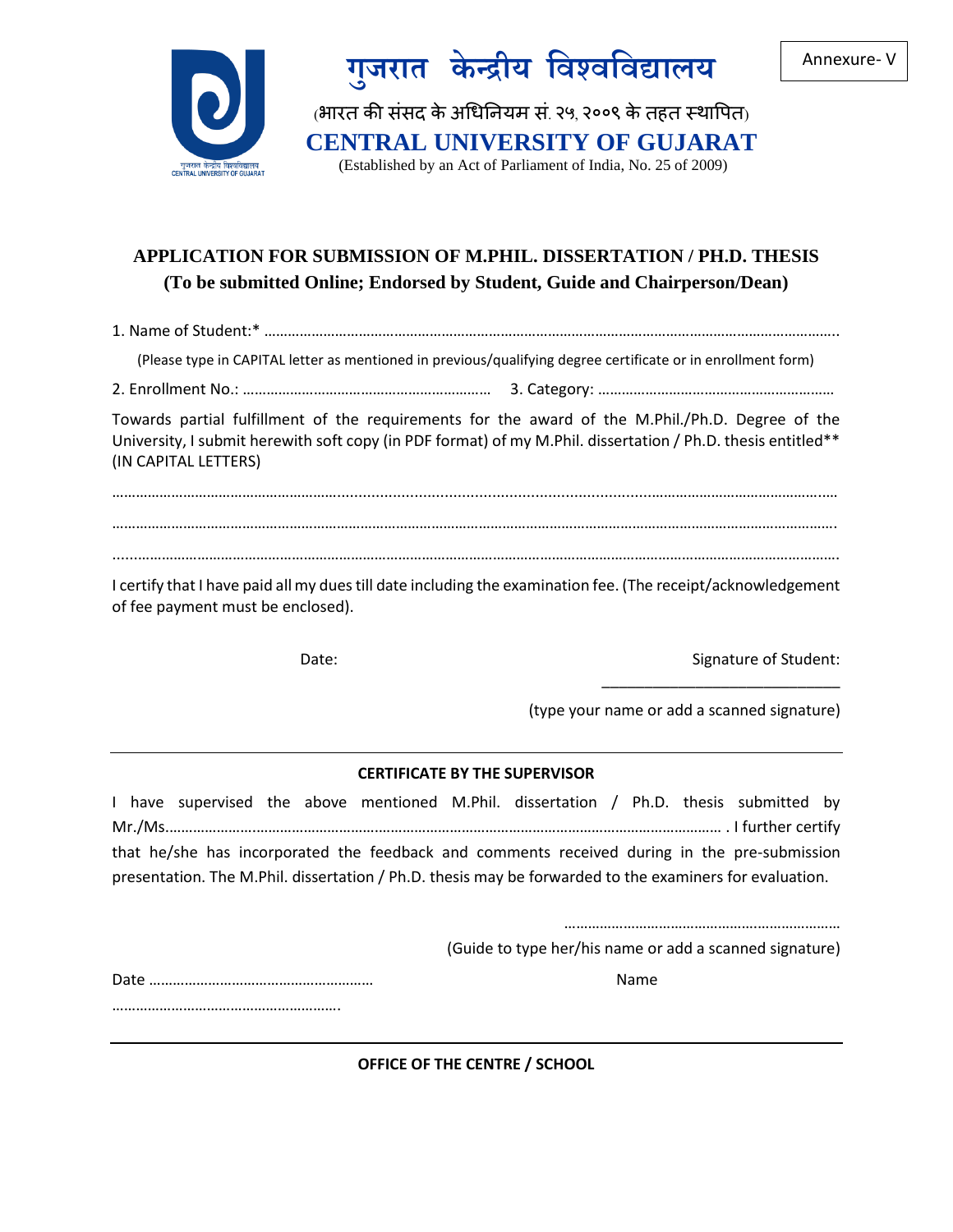Mr. /Ms. ……………………………………………………………………………………….…………………………………, Enrollment No. ………………………………………. was admitted to the M.Phil.-Ph.D. integrated Programme on Date: ………………………………. and is eligible to submit his/her dissertation/thesis as per CUG ordinance in compliance with UGC regulation 2009.

Further certified that:

- (a) The candidate has submitted the dissertation and meets the requirements of clauses 6, 12, 16 and 18 of CUG Ordinance No. 11.
- (b) Was extension given? (if yes, furnish the details) ……………………………………………………………….……….
- (c) The candidate has already paid required fee and other dues for the period from the date of his/her admission to the date of the submission of M.Phil. dissertation / Ph.D. thesis.

The soft copy (pdf file) of the dissertation/thesis along with supporting documents, attached with the trailing email, are forwarded herewith to the Admission and Evaluation Department for further action.

| Chairperson/Coordinator | Dean of the School |
|-------------------------|--------------------|
|                         |                    |

**Note:**

- This name will be used for printing the Degree. Hence it should match with the name printed in the student's previous Degree Certificate.
- \*\* The title of the dissertation / thesis should be the same as approved by the CASR/Special Committee/Board of the school.

| For Admission and Evaluation Branch Use | <b>Submission date</b> | Signature |
|-----------------------------------------|------------------------|-----------|
|                                         |                        |           |
|                                         |                        |           |
|                                         |                        |           |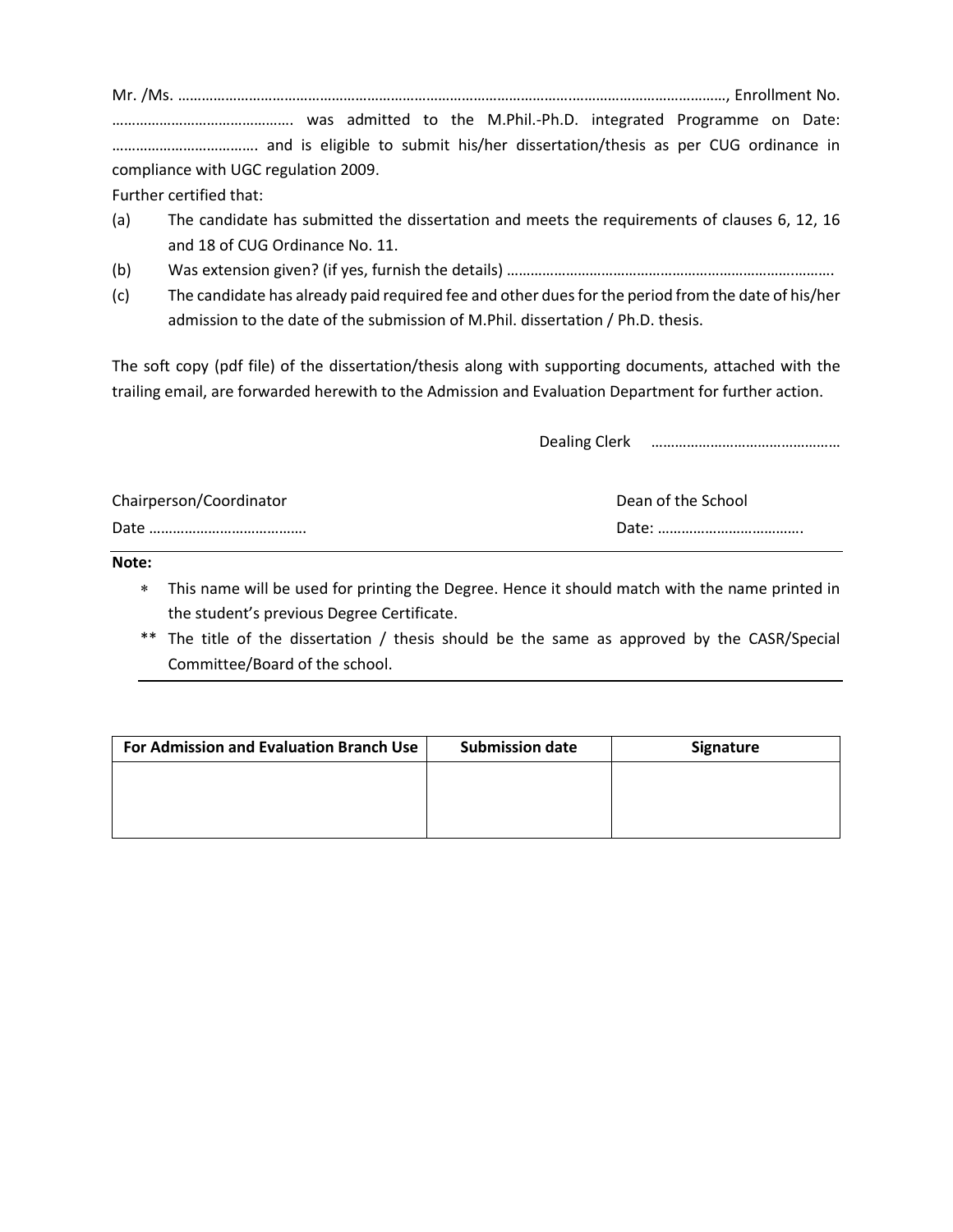



(भारत की संसद के अधिनियम सं. २५, २००९ के तहत स्थापित)

**CENTRAL UNIVERSITY OF GUJARAT**

(Established by an Act of Parliament of India, No. 25 of 2009)

#### **NO-DUES CERTIFICTE FOR SUBMISSION OF DISSERTATION/THESIS**

| I certify that nothing is due against my name in the University. |  |  |  |
|------------------------------------------------------------------|--|--|--|
| Place: _____________                                             |  |  |  |
| Date: _____________<br>Signature of the student                  |  |  |  |
| (type your name or add a scanned signature)                      |  |  |  |

#### **(For office use only)**

- 1. Nothing is due against the above-mentioned students.
- 2. The dues is pending against the student from:………………….

#### **Certified by:**

(i) Dean of the School: \_\_\_\_\_\_\_\_\_\_\_\_\_\_\_\_\_\_\_\_\_\_\_\_\_\_\_\_\_\_\_\_\_\_\_\_\_\_\_\_\_\_\_\_\_\_\_\_\_

 $\overline{\phantom{a}}$  , where  $\overline{\phantom{a}}$  , where  $\overline{\phantom{a}}$  ,  $\overline{\phantom{a}}$  ,  $\overline{\phantom{a}}$  ,  $\overline{\phantom{a}}$  ,  $\overline{\phantom{a}}$  ,  $\overline{\phantom{a}}$  ,  $\overline{\phantom{a}}$  ,  $\overline{\phantom{a}}$  ,  $\overline{\phantom{a}}$  ,  $\overline{\phantom{a}}$  ,  $\overline{\phantom{a}}$  ,  $\overline{\phantom{a}}$  ,  $\overline{\phantom{a}}$  ,  $\overline{\phantom{a}}$  , where  $\overline{\phantom{a}}$  , where  $\overline{\phantom{a}}$  ,  $\overline{\phantom{a}}$  ,  $\overline{\phantom{a}}$  ,  $\overline{\phantom{a}}$  ,  $\overline{\phantom{a}}$  ,  $\overline{\phantom{a}}$  ,  $\overline{\phantom{a}}$  ,  $\overline{\phantom{a}}$  ,  $\overline{\phantom{a}}$  ,  $\overline{\phantom{a}}$  ,  $\overline{\phantom{a}}$  ,  $\overline{\phantom{a}}$  ,  $\overline{\phantom{a}}$  ,  $\overline{\phantom{a}}$  , where  $\overline{\phantom{a}}$  , where  $\overline{\phantom{a}}$  ,  $\overline{\phantom{a}}$  ,  $\overline{\phantom{a}}$  ,  $\overline{\phantom{a}}$  ,  $\overline{\phantom{a}}$  ,  $\overline{\phantom{a}}$  ,  $\overline{\phantom{a}}$  ,  $\overline{\phantom{a}}$  ,  $\overline{\phantom{a}}$  ,  $\overline{\phantom{a}}$  ,  $\overline{\phantom{a}}$  ,  $\overline{\phantom{a}}$  ,  $\overline{\phantom{a}}$  ,

- (ii) Admission:
- (iii) In-Charge, Library: \_\_\_\_\_\_\_\_\_\_\_\_\_\_\_\_\_\_\_\_\_\_\_\_\_\_\_\_\_\_\_\_\_\_\_\_\_\_\_\_\_\_\_\_\_\_\_\_\_
- (iv) In-Charge, Cyber Library: \_\_\_\_\_\_\_\_\_\_\_\_\_\_\_\_\_\_\_\_\_\_\_\_\_\_\_\_\_\_\_\_\_\_\_\_\_\_\_\_\_\_\_
- (v) Warden, Boys/ Girls Hostel: \_\_\_\_\_\_\_\_\_\_\_\_\_\_\_\_\_\_\_\_\_\_\_\_\_\_\_\_\_\_\_\_\_\_\_\_\_\_\_\_
- (vi) In-Charge Fellowship: \_\_\_\_\_\_\_\_\_\_\_\_\_\_\_\_\_\_\_\_\_\_\_\_\_\_\_\_\_\_\_\_\_\_\_\_\_\_\_\_\_\_\_\_\_\_
- (vii) Finance Officer: \_\_\_\_\_\_\_\_\_\_\_\_\_\_\_\_\_\_\_\_\_\_\_\_\_\_\_\_\_\_\_\_\_\_\_\_\_\_\_\_\_\_\_\_\_\_\_\_\_\_\_\_

**Except filling in details, no alteration of any kind in the content of the form during trail is acceptable.**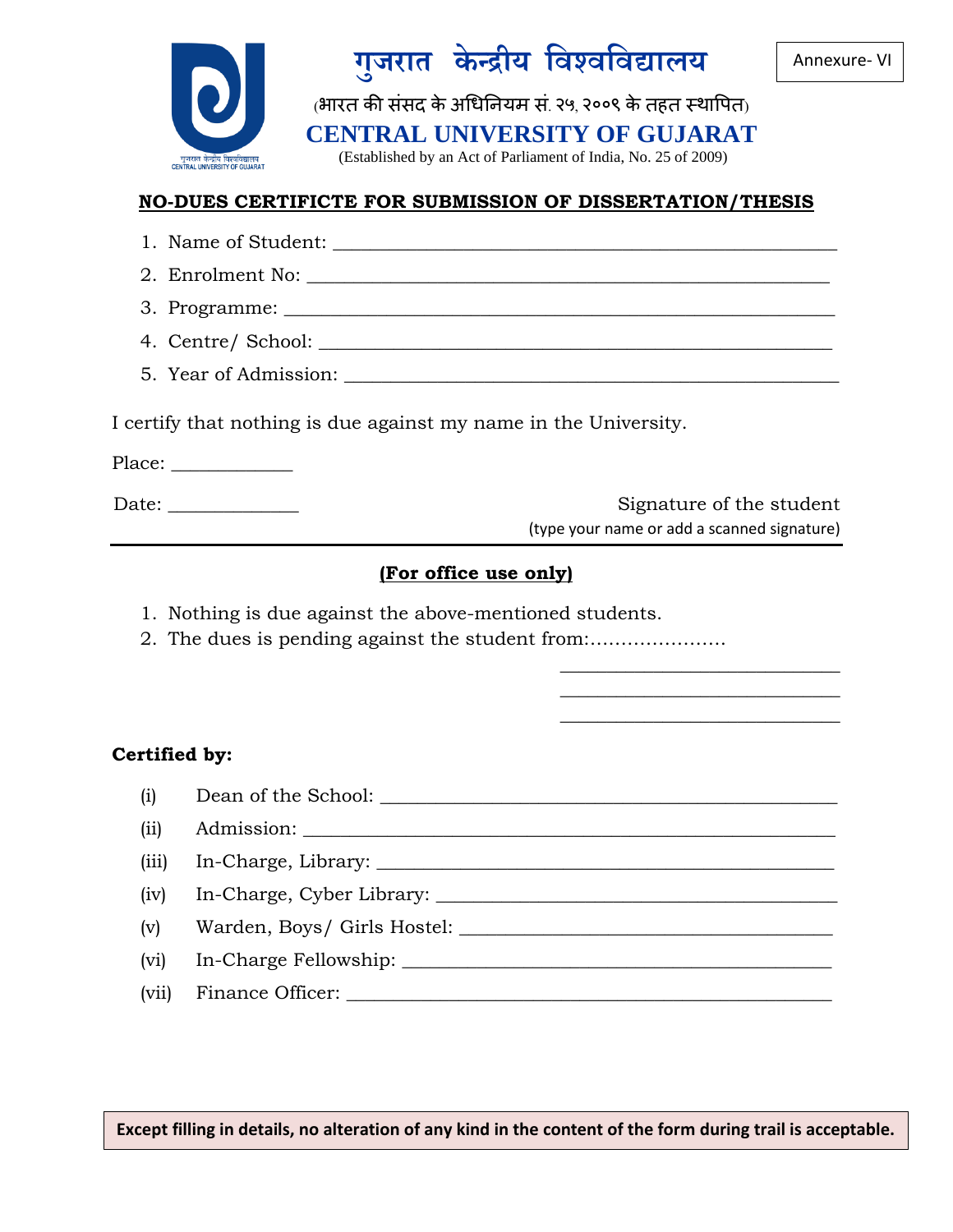### **SUPERVISOR'S CERTIFICATE (to be Submitted after viva-voce) Name of Centre**

This is to certify that in the M.Phil. dissertation/ Ph.D. thesis entitled "**……………..……….**", submitted by **Student's Name (Enrolment Number)** to the **Central University of Gujarat, Gandhinagar, India,** the queries raised and suggestions provided by the examiners and viva-voce board have been answered and incorporated. The final version of the dissertation/ thesis incorporating these changes is being submitted for further necessary action.

**Date of Viva-Voce: dd/mm/year**

| <b>Signature of the Student</b> | <b>Signature of the Supervisor</b> |
|---------------------------------|------------------------------------|
| Place:                          | Place:                             |
| Date:                           | Date:                              |

| (Signature of Chairperson/ Dean) |  |
|----------------------------------|--|
| (Name:                           |  |
| Centre / School:                 |  |
| Place:                           |  |
|                                  |  |